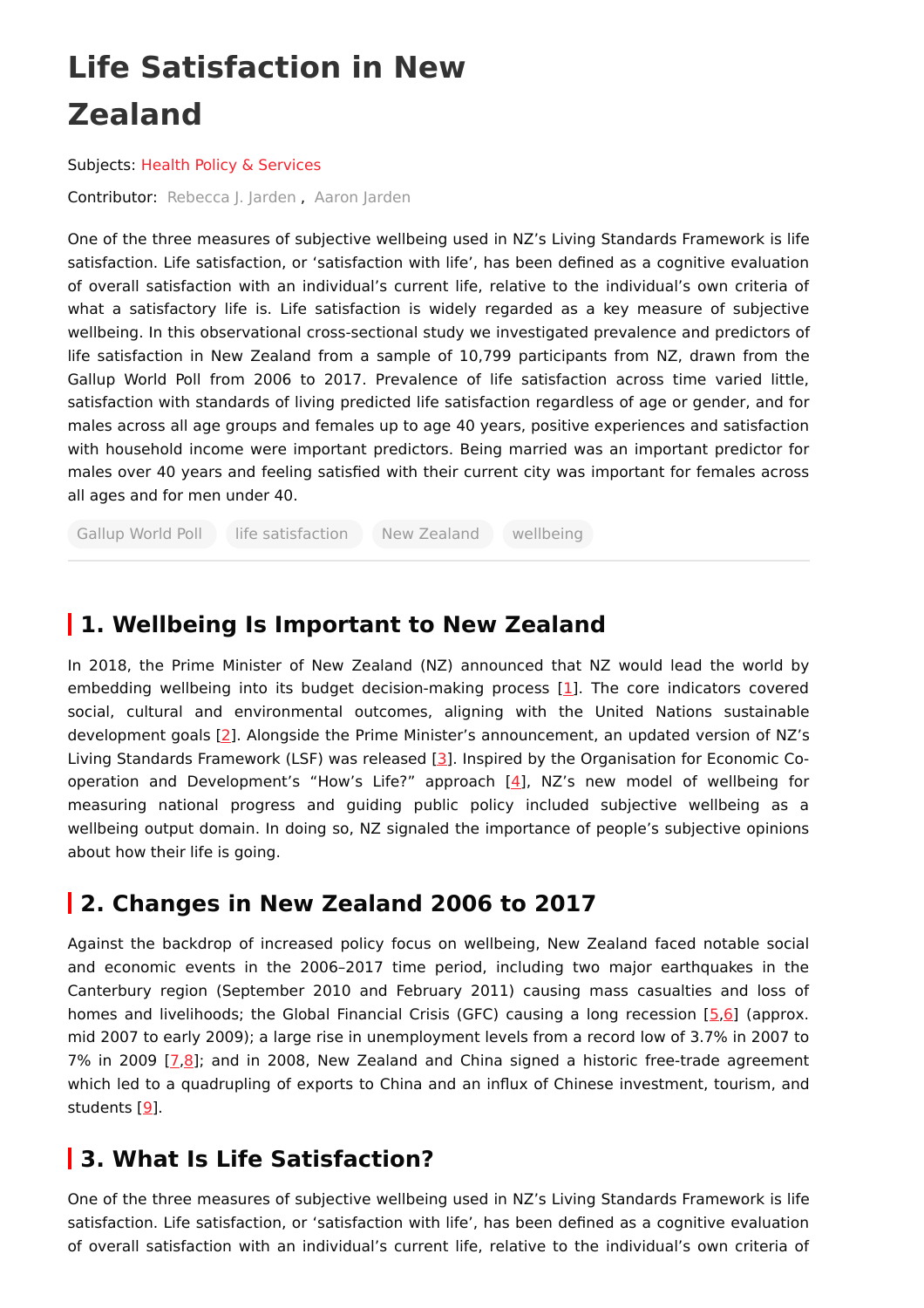what a satisfactory life is  $[10]$  $[10]$ . Life satisfaction is widely regarded as a key measure of subjective wellbeing  $[4,11,12]$  $[4,11,12]$  $[4,11,12]$  $[4,11,12]$ , and is one of the most predominant measures of wellbeing per se. Measures of life satisfaction are appealing to policy makers because they are understandable and have been, and are still, used extensively in international surveys [\[13](https://www.mdpi.com/1660-4601/19/9/5612/htm#B13-ijerph-19-05612)]. Life satisfaction measures are subjective global assessments—they assess respondents' own views of how their life is going for them. The measures are highly subjective in that respondents must draw on their own individual views of what is important in life to judge how their life measures up. This ability to incorporate a wide range of views on what is important in life is a key reason for some researchers to view life satisfaction as the most important measure of subjective wellbeing  $[14]$  $[14]$  $[14]$ . Individual life satisfaction items have demonstrated consistently high correlations with a broad range of much more complex measures of wellbeing, including objective measures  $[4,14,15,16,17,18]$  $[4,14,15,16,17,18]$  $[4,14,15,16,17,18]$  $[4,14,15,16,17,18]$  $[4,14,15,16,17,18]$  $[4,14,15,16,17,18]$  $[4,14,15,16,17,18]$  $[4,14,15,16,17,18]$  $[4,14,15,16,17,18]$  $[4,14,15,16,17,18]$ .

#### **4. Life Satisfaction in New Zealand**

Few life satisfaction studies have been undertaken within New Zealand at national level. The Christchurch Health and Development longitudinal birth cohort study [\[19](https://www.mdpi.com/1660-4601/19/9/5612/htm#B19-ijerph-19-05612)] evaluated life satisfaction in relation to mental health. A reciprocal association was found between mental health problems and life satisfaction, with the study concluding that life satisfaction influences mental disorder, and mental disorder influences life satisfaction. For university medical students, life satisfaction was found to be negatively correlated with anxiety and depression [\[20](https://www.mdpi.com/1660-4601/19/9/5612/htm#B20-ijerph-19-05612)]. Māori and European New Zealanders demonstrate differences in the strength of the relationship between life satisfaction and work–life balance [\[21](https://www.mdpi.com/1660-4601/19/9/5612/htm#B21-ijerph-19-05612)]. For Māori, higher levels of work–life balance were not associated with higher levels of life satisfaction, but for European New Zealanders, they were. These differences were attributed to Māori tending to be less individualistic than NZ Europeans, whose perceptions of overall quality of work and life experiences may be more strongly influenced by their perceptions of work-life balance [\[21](https://www.mdpi.com/1660-4601/19/9/5612/htm#B21-ijerph-19-05612)[,22](https://www.mdpi.com/1660-4601/19/9/5612/htm#B22-ijerph-19-05612)]. Statistics New Zealand conducted a wellbeing survey of 5549 Māori aged over 15 years in 2013, which included Māori-specific measures of wellbeing in addition to life satisfaction and other variables [\[23](https://www.mdpi.com/1660-4601/19/9/5612/htm#B23-ijerph-19-05612)]. Predictors of life satisfaction for Māori were reported as similar to international predictors. For example, demographic factors, such as age, sex, urban area, and marital status, predicted life satisfaction [\[23](https://www.mdpi.com/1660-4601/19/9/5612/htm#B23-ijerph-19-05612)]. The subjective variables "adequacy of income; number of housing problems; health status; loneliness; trust in people; trust in courts; and importance of culture" were also significant predictors of life satisfaction [\[23](https://www.mdpi.com/1660-4601/19/9/5612/htm#B23-ijerph-19-05612)].

Most of the existing national studies of the predictors of life satisfaction in NZ have used data from the General Social Survey. Using data from the 2008 wave of the General Social Survey, Brown, Woolf, and Smith [\[12](https://www.mdpi.com/1660-4601/19/9/5612/htm#B12-ijerph-19-05612)] found that the main international trends were also present in NZ. In particular, they found the strongest predictors of life satisfaction to be income, unemployment, health status (especially mental health), and social contact. Jia and Smith [\[24](https://www.mdpi.com/1660-4601/19/9/5612/htm#B24-ijerph-19-05612)] found similar results using data from the 2009, 2010, and 2012 waves of the General Social Survey. In particular, they found that, when controlling for demographic variables, mental health, unemployment, and having someone to rely on in a crisis were the strongest predictors of life satisfaction (p. 15). More than the previous study, this one emphasized that although "income is highly significant and positively related to life satisfaction…, the potential impact is small" (pp. 15– 16). Although the international literature generally finds the income–life satisfaction relationship to be small, Jia and Smith  $[24]$  $[24]$  used the Sacks et al.  $[25]$  $[25]$  estimate of the relationship found internationally to show that income is probably a much weaker determinant of life satisfaction in NZ. Another NZ study, the Sovereign New Zealand Wellbeing Index [[26\]](https://www.mdpi.com/1660-4601/19/9/5612/htm#B26-ijerph-19-05612), investigated 10,000+ New Zealanders' wellbeing over time, identifying no real change in wellbeing between 2012 and 2014, and that a significant predictor of wellbeing was living comfortably on present income. The authors concluded that: "While earning more money isn't always a realistic option, evaluating how you are living within your means is an important consideration for your wellbeing" (p. 15).